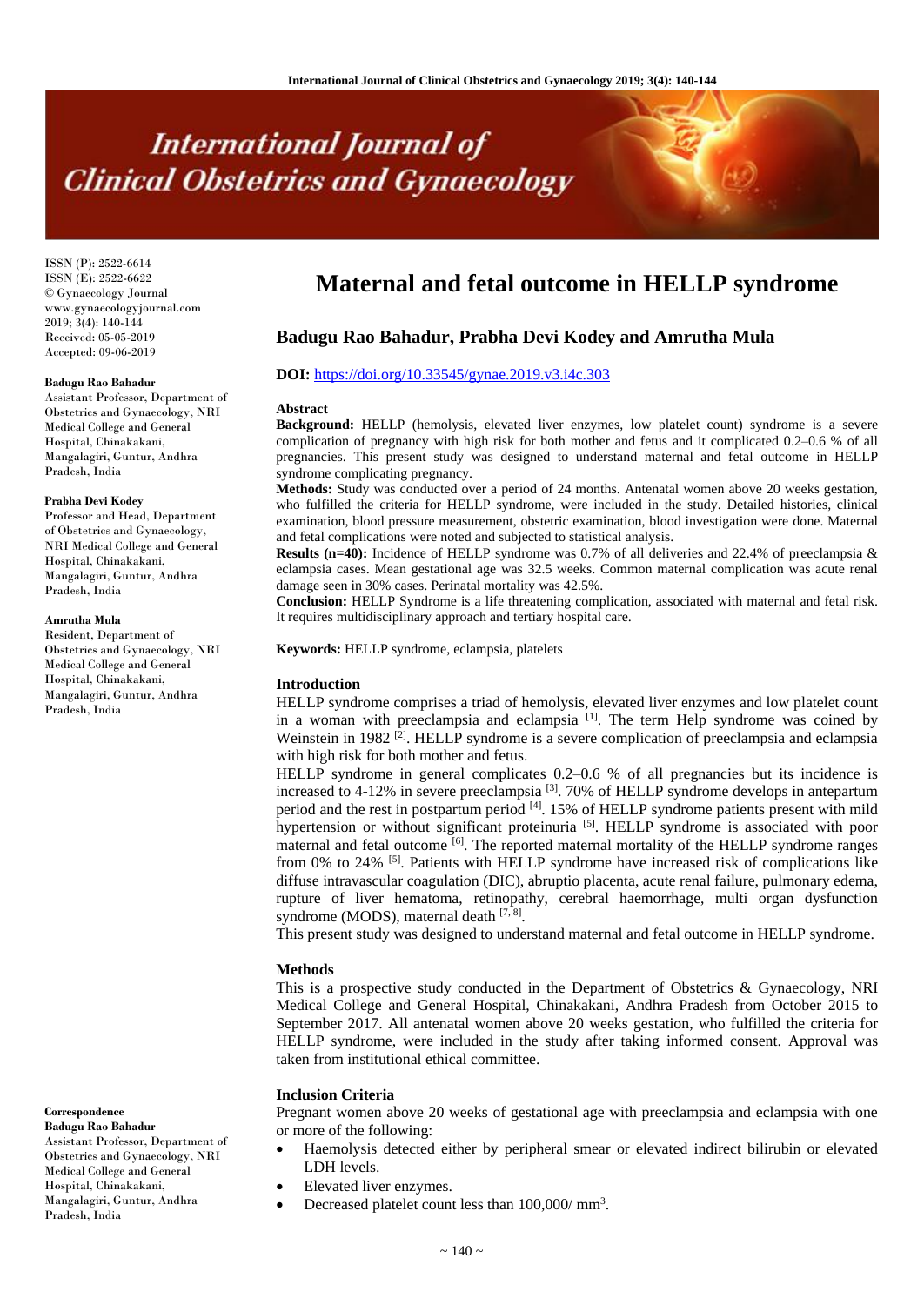#### **Exclusion Criteria**

- Known Hepatic disease.
- Pre-existing Haemolytic anaemia.
- Known Platelet disorders.
- Chronic renal diseases.
- Multiple gestations.
- Placenta praevia.
- Acute fatty liver of pregnancy.

All cases that fulfilled inclusion criteria were included, detailed history, thorough clinical examination, blood pressure measurement, obstetric examination, blood investigations were done (Table 1). Maternal and fetal complications were noted. Data was collected and subjected to statistical analysis and inference was drawn.

**Table 1:** Investigations done

| Complete blood picture with platelet count                       |  |  |  |  |  |  |
|------------------------------------------------------------------|--|--|--|--|--|--|
| Complete urine examination                                       |  |  |  |  |  |  |
| Peripheral blood smear                                           |  |  |  |  |  |  |
| Bleeding time                                                    |  |  |  |  |  |  |
| Clotting time.                                                   |  |  |  |  |  |  |
| Liver function tests                                             |  |  |  |  |  |  |
| Total bilirubin                                                  |  |  |  |  |  |  |
| Direct bilirubin                                                 |  |  |  |  |  |  |
| Indirect bilirubin                                               |  |  |  |  |  |  |
| LDH                                                              |  |  |  |  |  |  |
| AST                                                              |  |  |  |  |  |  |
| AI.T                                                             |  |  |  |  |  |  |
| Renal function test                                              |  |  |  |  |  |  |
| Coagulation profile                                              |  |  |  |  |  |  |
| Fundoscopy                                                       |  |  |  |  |  |  |
| Obstetric ultrasonography, foetal doppler study, Non stress test |  |  |  |  |  |  |

#### **Results**

| Duration of study period                   | - 2 years      |
|--------------------------------------------|----------------|
| Total no of deliveries during study period | $-5.564$       |
| Total no of preeclampsia cases             | $-123(2.21\%)$ |
| Total no of eclampsia cases                | $-55(0.98%)$   |
| Total no of HELLP syndrome cases           | $-40$          |

Incidence of HELLP syndrome was 0.7% of all deliveries and 22.5% of preeclampsia and eclampsia cases. 29 cases (23.57%) from 123 preeclampsia and 11 cases (20%) from 55 eclampsia cases developed HELLP syndrome.

According to Tennessee classification, 23 (57.5%, partial HELLP, 17 (42.5%) had complete HELLP syndrome and according to Mississippi classification 22 (55%), 11(27.5%), 7(17.5%) cases developed class III, Class II and Class I HELLP syndrome respectively. 25 (62.5%) cases were in the age group

of 20 to 25 years, with mean age of 23.8 years. All 40 cases presented with edema. 13 cases had nausea, vomiting and epigastric pain 1 cases had headache.

14 (35%) of partial HELLP, 12 (30%) of complete HELLP, 12 (30%) of class III, 9 (22.5%) of class II, 5 (12.5%) of class I had systolic blood pressure in range of 141 to 160 mmHg. Only 1 case had systolic blood pressure of more than 180 mm of Hg. Mean Systolic Blood Pressure was 155.25 mm of Hg. 16 (40%) of partial HELLP, 15 (37.5%) of complete HELLP, 16 (40%) class III, 10 (25%) had class II,  $5(12.5\%)$  of class I had diastolic blood pressure in range 90 to 110 mm of Hg. Mean diastolic blood pressure was 103.25 mm of Hg.

Most of the cases  $(n= 27)$  (67.5 %) were referred from outside in view of HELLP syndrome for further management and13 cases (32.5%) were from our hospital follow-up.

In 15 cases (37.5%), HELLP syndrome was diagnosed between 28 to 34 weeks of gestation, followed by 11cases (27.5%) at term gestation, with mean gestational age of 32.5 weeks gestation. No case of HELLP syndrome was reported in postpartum period.

20(50%) cases had Lactate dehydrogenase (LDH) levels of more than 1,000 U/L. 12 (30%) cases were in the range of 601-800 U/L. Mean LDH levels was 1,188.28 U/L with a maximum level of 2,766 U/L.

15 (37.5%) cases showed alanine transaminase (ALT) value in the range of 40 to 60 U/L,14(35%) cases had ALT more than 100 U/L. Maximum level was 390 U/L, with complete HELLP syndrome. Mean ALT value was 110 U/L. 17(42.5%) cases showed aspartate transaminase (AST) value more than 100 U/L, of which 11(64.7%) had complete HELLP syndrome, 6(35.29%) had class I HELLP syndrome. Maximum level AST was 689 U/L. 16(40%) cases had platelets in the range of 50,000 to 1,00,000/mm<sup>3</sup> , 6(15%) cases had platelets less than 50,000/mm<sup>3</sup> . 11(27.5%) had platelets between 1,00,001 to 1,50,000/mm<sup>3</sup> . Mean platelet value was  $1,12,425$  / mm<sup>3</sup>. 20 (50%) cases had vaginal delivery and 20 (50%) were terminated by caesarean section. Of the vaginal deliveries 7(35%) were preterm deliveries. Induction was done in 22 (55%) cases. Out of these 22 cases, 11 (50%) cases had failed induction and underwent cesarean section. 9(22.5%) patients needed blood products.

12 (30%) cases developed acute renal damage of which 8 cases developed complete HELLP syndrome. 10 (25%) had jaundice, 9 (22.5%) had disseminated intravascular coagulation (DIC), retinopathy seen in 8 (20%) cases, 3 (7.5%) patients had PPH. 2 (5%) cases each had cardiac failure, pulmonary edema & sepsis. 1(2.5%) cases each had MODS, Posterior Reversible Encephalopathy Syndrome (PRES), abruptio placenta. Intensive care unit (ICU) admission was required in 5 cases. No maternal mortality was seen (Table 2).

|  | <b>Table 2:</b> Distribution according to maternal complications |  |  |  |  |
|--|------------------------------------------------------------------|--|--|--|--|
|--|------------------------------------------------------------------|--|--|--|--|

| Complication                           | <b>Partial HELLP</b> | <b>Complete HELLP</b> | <b>Class I</b> | <b>Class II</b> | <b>Class III</b> |
|----------------------------------------|----------------------|-----------------------|----------------|-----------------|------------------|
| Renal damage                           | $4(10\%)$            | $8(20\%)$             | 6(15%)         | 2(5%)           | $4(10\%)$        |
| Jaundice                               | $1(2.5\%)$           | 9(22.5%)              | $4(10\%)$      | 5(12.5%)        | $1(2.5\%)$       |
| Disseminated intravascular coagulation | 3(7.5%)              | 6(15%)                | $4(10\%)$      | 2(5%)           | 3(7.5%)          |
| Retinopathy                            | 3(7.5%)              | 5(12.5%)              | $3(7.5\%)$     | $3(7.5\%)$      | 2(5%)            |
| Intensive care unit admission          | $1(2.5\%)$           | $4(10\%)$             | 3(7.5%)        | 2(5%)           | $0(0\%)$         |
| Postpartum haemorrhage                 | $1(2.5\%)$           | 2(5%)                 | 2(5%)          | $0(0\%)$        | $1(2.5\%)$       |
| Cardiac failure                        | $0(0\%)$             | $1(2.5\%)$            | $1(2.5\%)$     | $0(0\%)$        | $0(0\%)$         |
| Pulmonary edema                        | $0(0\%)$             | 2(5%)                 | 2(5%)          | $0(0\%)$        | $0(0\%)$         |
| Sepsis                                 | $0(0\%)$             | 2(5%)                 | 2(5%)          | $0(0\%)$        | $0(0\%)$         |
| Abruptio placenta                      | $0(0\%)$             | $1(2.5\%)$            | $1(2.5\%)$     | $0(0\%)$        | $0(0\%)$         |
| <b>PRES</b>                            | $0(0\%)$             | $1(2.5\%)$            | $1(2.5\%)$     | $0(0\%)$        | $0(0\%)$         |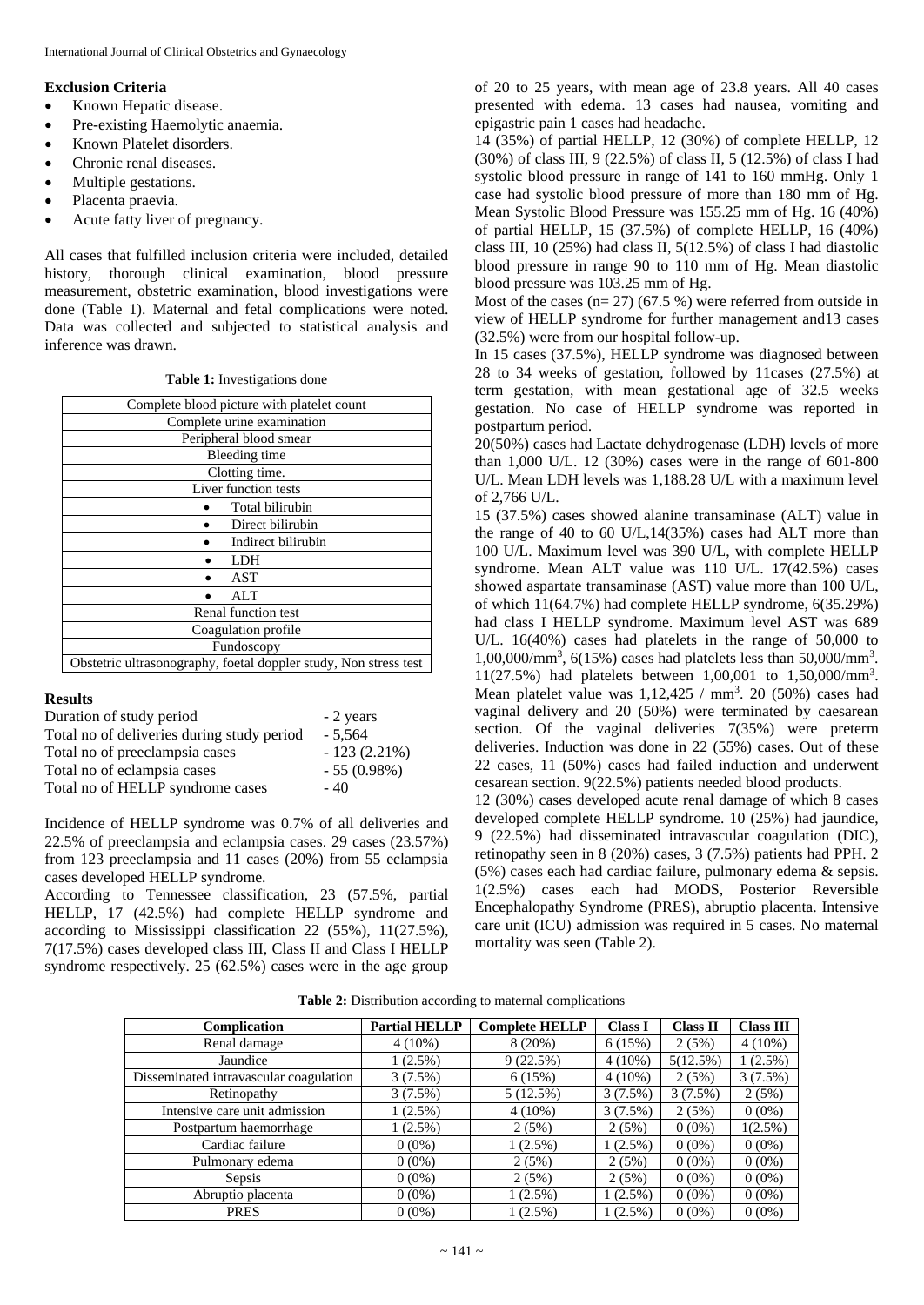| Multi<br>organ<br>dvsfunction | (0% | $5%$ .<br>ر. ۔ | (2.5% | (0% | (0%           |
|-------------------------------|-----|----------------|-------|-----|---------------|
| death<br>Maternal             | (0% | (0%            | (0%   | (0% | (0%<br>$\sim$ |

23 cases had preterm deliveries. 19 neonates required Neonatal ICU (NICU) admission. Low Apgar score noted in 7 cases. Perinatal mortality in our study was 42.5% (17 cases) (Table 3).

| Complication                  | <b>Partial HELLP</b> | <b>Complete HELLP</b> | <b>Class I</b> | <b>Class II</b> | <b>Class III</b> |
|-------------------------------|----------------------|-----------------------|----------------|-----------------|------------------|
| Pre term                      | 14 (35%)             | 9(22.5%)              | 2(5%)          | 7(17.5%)        | 14 (35%)         |
| NICU admissions               | 10(25%)              | 9(22.5%)              | 3(7.5%)        | 6(15%)          | 10(25%)          |
| Oligohydramnios               | 11(27.5%)            | 5(12.5%)              | $1(2.5\%)$     | 3(7.5%)         | 12 (30%)         |
| Fetal growth restriction      | 7(17.5%)             | 8(20%)                | 3(7.5%)        | $4(10\%)$       | 8(20%)           |
| Low birth weight              | $8(20\%)$            | 6(15%)                | 3(7.5%)        | $4(10\%)$       | 7(17.5%)         |
| Respiratory distress syndrome | 7(17.5%)             | 7(17.5%)              | 2(5%)          | 5(12.5%)        | 7(17.5%)         |
| Still born                    | $4(10\%)$            | $4(10\%)$             | 3(7.5%)        | $1(2.5\%)$      | $4(10\%)$        |
| Intra uterine death           | 3(7.5%)              | $4(10\%)$             | 2(5%)          | 2(5%)           | 3(7.5%)          |
| Low APGAR                     | $4(10\%)$            | 3(7.5%)               | $1(2.5\%)$     | $1(2.5\%)$      | 5(12.5%)         |
| Convulsions                   | 2(5%)                | 3(7.5%)               | 2(5%)          | $1(2.5\%)$      | 2(5%)            |
| Sepsis                        | $1(2.5\%)$           | 3(7.5%)               | $1(2.5\%)$     | 1(2.5%)         | 2(5%)            |
| Meconium aspiration syndrome  | $1(2.5\%)$           | $0(0\%)$              | $0(0\%)$       | $0(0\%)$        | $1(2.5\%)$       |
| Neonatal death                | $1(2.5\%)$           | $1(2.5\%)$            | $0(0\%)$       | $0(0\%)$        | 2(5%)            |

**Table 3:** Distribution according to perinatal complications

#### **Discussion**

Incidence of HELLP syndrome was 0.7% among all deliveries which is higher as compared to Campos A *et al.* <sup>[9]</sup> (0.2%) and 22.8% (40/178) among preeclampsia and eclampsia which was similar to Campos A *et al.* <sup>[9]</sup> (28%). Sowjanya *et al.* <sup>[10]</sup> Ara S *et* al.  $^{[11]}$  Lakshmi N *et al.*  $^{[12]}$  showed incidence of 30.23%, 6.5% and 13.18% respectively. Early identification of risk factors in pregnancy and timely intervention gives better maternal and perinatal outcome.

Out of the 123 cases of preeclampsia, 29 (23.57%) developed HELLP syndrome and from 55 eclampsia cases, 11 (20%) developed HELLP syndrome. In a study conducted by Lakshmi N *et al.* <sup>[12]</sup> 13.18% cases of Preeclampsia, 27.27% cases of eclampsia developed HELLP Syndrome. 62.5% cases were in range 20 to 25 years, with mean age of 23.8 years which is comparable to Lakshmi N *et al*. [12] where 60% cases were in the age group of 21-25 years. Murray D *et al*. [13] Vallejo Maroto *et*   $al.$  <sup>[14]</sup> Campos A *et al.* <sup>[9]</sup> showed mean age of 29.8 years, 30.06 years, 31.3 years respectively. In our study there was equal distribution between primigravida 20 (50%) and multigravida 20 (50%). Vallejo Maroto I *et al*. [14] showed 57.4% cases were primigravida & 42.6% cases were multigravida. Campos A *et al*. [9] showed 68% cases were primigravida and 31% were multigravida.

Most commonly observed sign was edema seen in all 40 cases. 5 (12.5%) cases had grade IV edema. Nausea & vomiting and epigastric pain was seen in 13 (32.5%) cases each. Sowjanya *et al*. [10] showed nausea and vomiting as common symptom, followed by headache.

Mean systolic blood pressure was 155.25 mmHg and mean diastolic blood pressure was 103.25 mmHg. Celik C *et al*. [15] observed mean systolic blood pressure of 161.6 mmHg and mean diastolic blood pressure of 98.5 mmHg.

27 cases (67.5 %) were referred from other hospitals in view of HELLP syndrome for further management. In Lakshmi N *et al.*  [12] study 80% of the cases were referred.

All 40 cases developed HELLP syndrome in antenatal period, with mean gestational age of 32.5 weeks. This was comparable to Celik C *et al.* <sup>[15]</sup> and Turki Gasem *et al.* <sup>[16]</sup> study with 32.6 weeks, 32.4 weeks of gestation respectively. 37.5% of cases were between 28 to 34 weeks of gestation. In Lakshmi N *et al*. [12] study most of the cases were between 32 to 36 weeks of gestation. Romero Arauz JF et al. [17] study noted 66% cases were between 28 to 36 weeks of gestation, 25% at term gestation

and 9% were less than 27 weeks gestation.

In 50% cases LDH levels was more than 1000 U/L, 30% (n=12) were in the range of 601 to 800 U/L, with mean LDH level of 1188.28 U/L. Lakshmi N *et al*. [12] 75% of cases had LDH level more than 1000 U/L. In Sowjanya et al. <sup>[10]</sup> study 75% of cases had LDH level more than 1400 U/L. 15 (37.5%) cases showed serum ALT value more than 100 U/L. More complications were seen in cases with ALT value more than 100 U/L, comparable with Lakshmi N *et al.* <sup>[12]</sup> and Sowjanya *et al.* <sup>[10]</sup> study where more complications were seen with serum ALT value more than 140 & 100U/I respectively.

42.5% (n=17) of cases had AST level more than 100 U/L. 80% of cases who had AST level more than 140 U/L had severe complications, similar to study by Lakshmi N *et al*. [12] were 75% of cases who had AST value more than 140 U/L had severe complications and in Sowjanya *et al*. [10] study 75% of cases with AST value more than 100 U/L showed severe complications.

40% (n=16) of cases had platelets in range of 50,000 to 1,00,000 /mm<sup>3</sup>, 27.5% (n=11) had platelets between 1,00,000 -1,50,000/mm<sup>3</sup> and 15% (n=6) of cases had platelets less than 50,000/mm<sup>3</sup> . 17.5% (n=7) had more than 1,50,000/mm<sup>3</sup> . Mean platelet value was 1,12,425 / mm<sup>3</sup>. Sowjanya et al. <sup>[10]</sup> study showed, 57% of cases had platelets in range 50,000 to 1,00,000/mm<sup>3</sup> & 23% had less than 50,000/mm<sup>3</sup> .

In Lakshmi N et al. [12] study, 40% cases had platelets between 1,00,000 to 1,50,000/mm<sup>3</sup> , 40% cases between 50,000 to 1,00,000/mm<sup>3</sup> and 20% cases had platelets less than 50,000/mm<sup>3</sup> .

In our study 50% (n=20) of cases had vaginal delivery  $\&$  50% (n=20) cases underwent cesarean section. Celik C *et al*. [15] Sowjanya et al. [10] showed 36%, 71.5% had vaginal delivery and 64%, 28.5% underwent cesarean section respectively. Ben Letaite D *et al.* <sup>[18]</sup> showed 6% vaginal delivery and 94% cesarean section.

30% (n= 12) of cases had acute renal damage as a complication of HELLP syndrome. No case required dialysis. Acute renal damage was most common maternal complication noted. Lakshmi N *et al.* <sup>[12]</sup> noted 33% and Celik C *et al.* <sup>[15]</sup> noted 36% of cases had acute renal damage. Sowjanya et al. [10] showed 4% cases with acute renal damage.

In present study 25% (n=10) cases had elevated bilirubin levels. Out of these 90% (n=90) had complete HELLP syndrome. Maximum bilirubin level was 17.8 mg/dl with severe anemia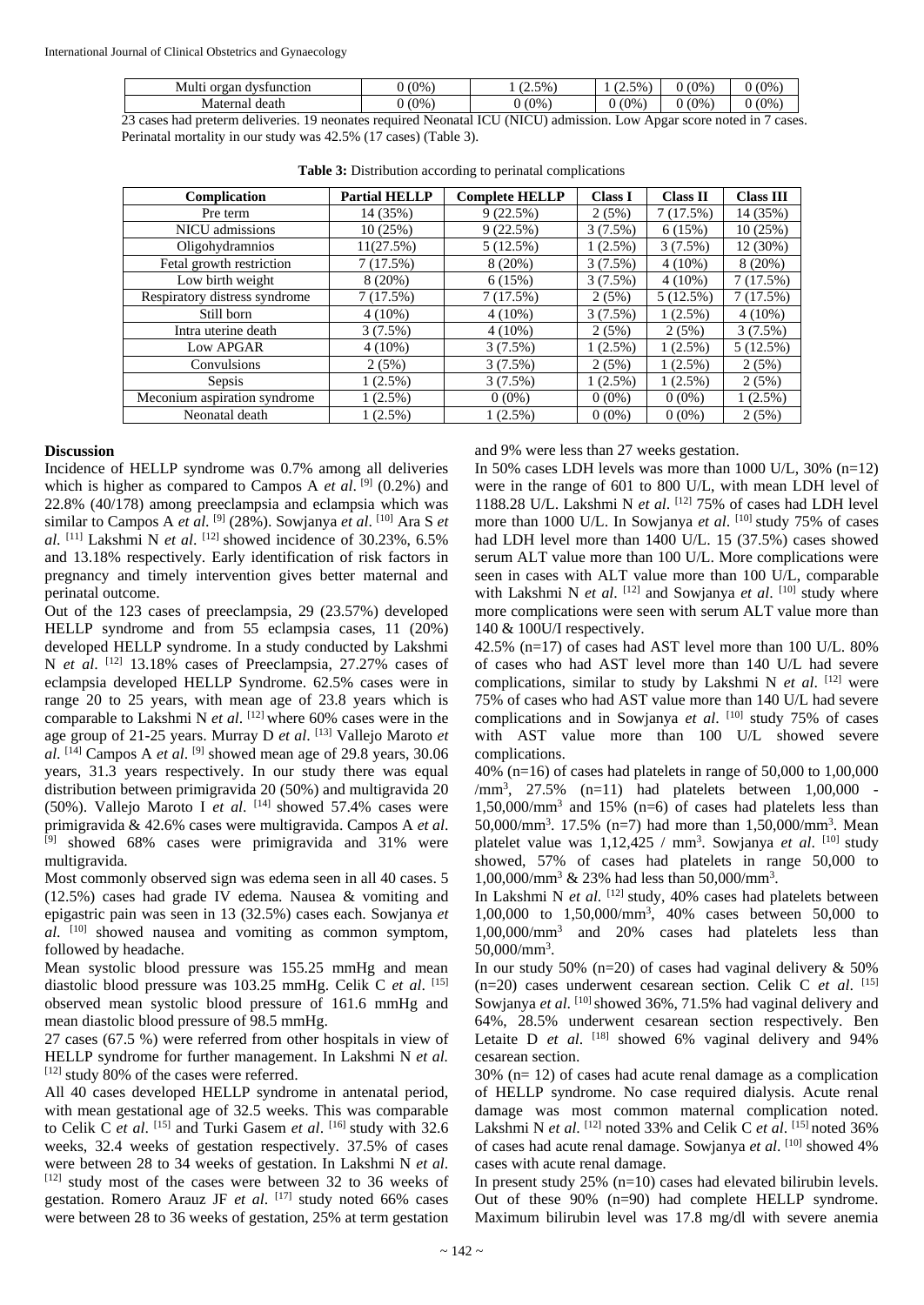(Hemoglobin 7.4gm %) and was treated with fresh frozen plasma (FFP), platelet transfusion and packed cells. 22.5% (n=9) of cases developed DIC. Out of these 66.6% (n=6) had complete HELLP syndrome. All these 6 cases required transfusion of blood products. Sadaf N *et al*. [19] Lakshmi *et al*. [12] Soujanya *et al*. [10] had 15%, 33%, 4.5% cases with DIC.

In this study 20% (n=8) of cases had hypertensive retinopathy, out of these 50% (n=4) of cases had grade II hypertensive retinopathy, 50% (n=4) of cases had grade I hypertensive retinopathy. In a study conducted by Lakshmi N *et al.* [12] 6.6% cases had retinal detachment, in our study no case of retinal detachment was reported.

In our study 12.5% (n=5) of cases required ICU admission due to various reasons like coagulopathy, pulmonary edema, cardiac failure, MODS, PRESS etc. 7.5% (n=3) of cases developed PPH. Lakshmi N *et al*. [12] Sowjanya *et al*. [10] had 6.2%, 12.03% cases with PPH. 5% (n=2) of cases developed pulmonary edema, both cases had complete HELLP syndrome. Both admitted in ICU, and developed cardiac failure. In a similar study conducted by Sadaf N *et al*. [19] , Lakshmi N *et al*. [12] Ben Letaifa D *et al*.  $[18]$  5%, 6%, 6.25% of cases developed pulmonary edema respectively.

In this study  $2.5\%$  (n=1) of cases had abruptio placenta. Study by Lakshmi N *et al*. [12] had 6% and Sowjanya *et al*. [10] had 8% of cases with abruptio placenta.

2.5% (n=10) of cases developed PRES as CNS abnormality and required ICU admission. In comparison with Lakshmi N *et al*. [12] Sowjanya *et al.* [10] study showed 6%, & 9, 77% cases with CNS abnormality. This may be due to early intervention and thus preventing the progression of disease.  $2.5\%$  (n=1) of cases developed MODS. 2 (5%) cases had sepsis and one case developed MODS requiring ICU. In Lakshmi N et al. [12] study incidence of MODS was 3%.

No maternal death was reported in our study. Turki Gasem *et al*. [16] Murray D *et al*. [13] also had no maternal death. This was may be due to early intervention.

In present study 22.5% (n=9) of cases required transfusion of blood products, comparable to Haddad B et al. <sup>[20]</sup> study in which 22% cases required blood transfusion.

57.5% (n=23) had preterm deliveries with HELLP syndrome. This was comparable to Sadaf N *et al.* [19] study, where incidence was 50%. This may be due early termination of pregnancy to prevent maternal morbidity and mortality. Lakshmi *et al*. [12] Sowjanya *et al*. [10] 86.7% & 84.06% had preterm deliveries with HELLP syndrome.

47.5% (n=19) of neonates needed NICU admission for birth asphyxia, respiratory distress syndrome, meconium aspiration syndrome, low birth weight, preterm etc. out of these one infant died on day 5 of life due to sepsis and respiratory distress syndrome. In a similar study conducted by Lakshmi N et al. [12] Sowjanya *et al*. [10] Murray D *et al*. [13] 40%, 12.03%, 10% of neonates were admitted in NICU.

Oligohydramnios was seen in 40% (n=16) of cases. This was Comparable with Lakshmi N *et al.* [12] study in which 40% of cases had oligohydramnios. 37.5% (n=15) of cases had fetal growth restriction (FGR). This was comparable with Sadaf N *et*   $al.$  <sup>[19]</sup> study where 45% of cases had FGR. 35% (n=14) of neonates had low birth weight, in comparison to Celik C *et al*. [15] study, where 30% neonates had low birth weight. This may be due to higher incidence of preterm deliveries and fetal growth restriction.

35% (n=14) of neonates developed respiratory distress syndrome, in a similar study by Murray D *et al*. [13] Sowjanya *et al*. [10] 40%, 10.5% neonates developed respiratory distress syndrome. 8 (20%) cases were babies born were stillborn. Lakshmi N *et al.* <sup>[12]</sup> Sowjanya *et al.* <sup>[10]</sup> study showed 13.3%, 9.02% had stillborn babies. 17.5% (n=7) of cases had intra uterine death (IUD). Sowjanya et al. [10] Lakshmi N et al. [12] Aslam H *et al*. [21] study showed IUD in 5.26%, 13.3% & 6.9% respectively. 18% (n=7) of cases had babies with low APGAR scores at birth, which was comparatively lower than Lakshmi N *et al.* <sup>[12]</sup> study (26.6%), higher than Sowjanya *et al.* <sup>[10]</sup> study  $(9.02\%)$ . 12.5% (n=5) of neonates developed convulsions which may be due to birth asphyxia, low birth weight and fetal growth restriction. 10% (n=4) neonates developed sepsis, out of this 1 neonate died due to sepsis. Our study 1(2.5%) neonate developed meconium aspiration syndrome. Study conducted by Sowjanya et al. <sup>[10]</sup> Lakshmi N et al. <sup>[12]</sup> also showed this complication in 2.25%, 33.3% cases respectively.

Over all perinatal mortality in our study was  $40\%$  (n=16), similar to Lakshmi N *et al.* <sup>[12]</sup> 46.6%, Ben Letaifa D *et al.* <sup>[18]</sup> 37.5%. Sowjanya *et al*. [10] Sadaf N *et al*. [19] noted perinatal mortality of 35.3% & 57.5% respectively.

#### **Conclusion**

Regular antenatal checkup plays a major role in early diagnosis and classification of HELLP Syndrome. Availability of better transport facilities and prompt referral is essential. HELLP Syndrome must be treated in a tertiary care hospital as it is one of the dreadful obstetric complication which needs multidisciplinary team approach and availability of lifesaving facilities like mechanical ventilator, dialysis equipment, blood products, and neonatal care facilities.

For this reason, obstetrician at any level should be attentive, alert and need to improve quality care and make efforts for early identification and provide skilled care till the case is shifted to tertiary level hospital.

#### **Acknowledgement**

Authors would like to thank the Department of Obstetrics & Gynecology and Department of Paediatrics of NRI Medical College and General Hospital for allowing us to conduct this study. Authors extend their acknowledgement to all women who were included in this study.

#### **References**

- 1. Chandran R, Serra-Serra V, Redman CWG. Spontaneous resolution of pre-eclampsia related thrombocytopenia). Br J Obstet Gynaecol. 1992; 99:887-90.
- 2. Weinstein L. Syndrome of hemolysis, elevated liver enzymes, and low platelet count: a severe consequence of hypertension in pregnancy. Am J Obstet Gynecol. 1982; 142:159-67.
- 3. Gonca Ayse IMIR, ozdemir KOL, Kenan Kaygusuz *et al*. Perinatal outcome in HELLP syndrome Journal Turkish German Association. 2008; 9(2).
- 4. High risk pregnancy James Steer, Weiner, Gonik 3rd Edition.
- 5. Sibai BM, Taslimi MM, El-Nazer A *et al*. Maternal and Perinatal outcome in severe Pre-eclampsia/ eclampsia with HELLP. Am J Obstet Gyneco1. 1986; 155:501-509.
- 6. Reubinoff BE, Schenker JG. Hellp syndrome- a syndrome of hemolysis, elevated liver enzymes and low platelet count complicating pre-eclampsia, eclampsia. Int. J Gynecol. Obstet. 1991; 36:95-102.
- 7. Sibai BM. The HELLP syndrome (Hemolysis, elevated liver enzymes, and low platelets): much ado about nothing? Am J Obstet Gynecol. 1990; 162:311-6.